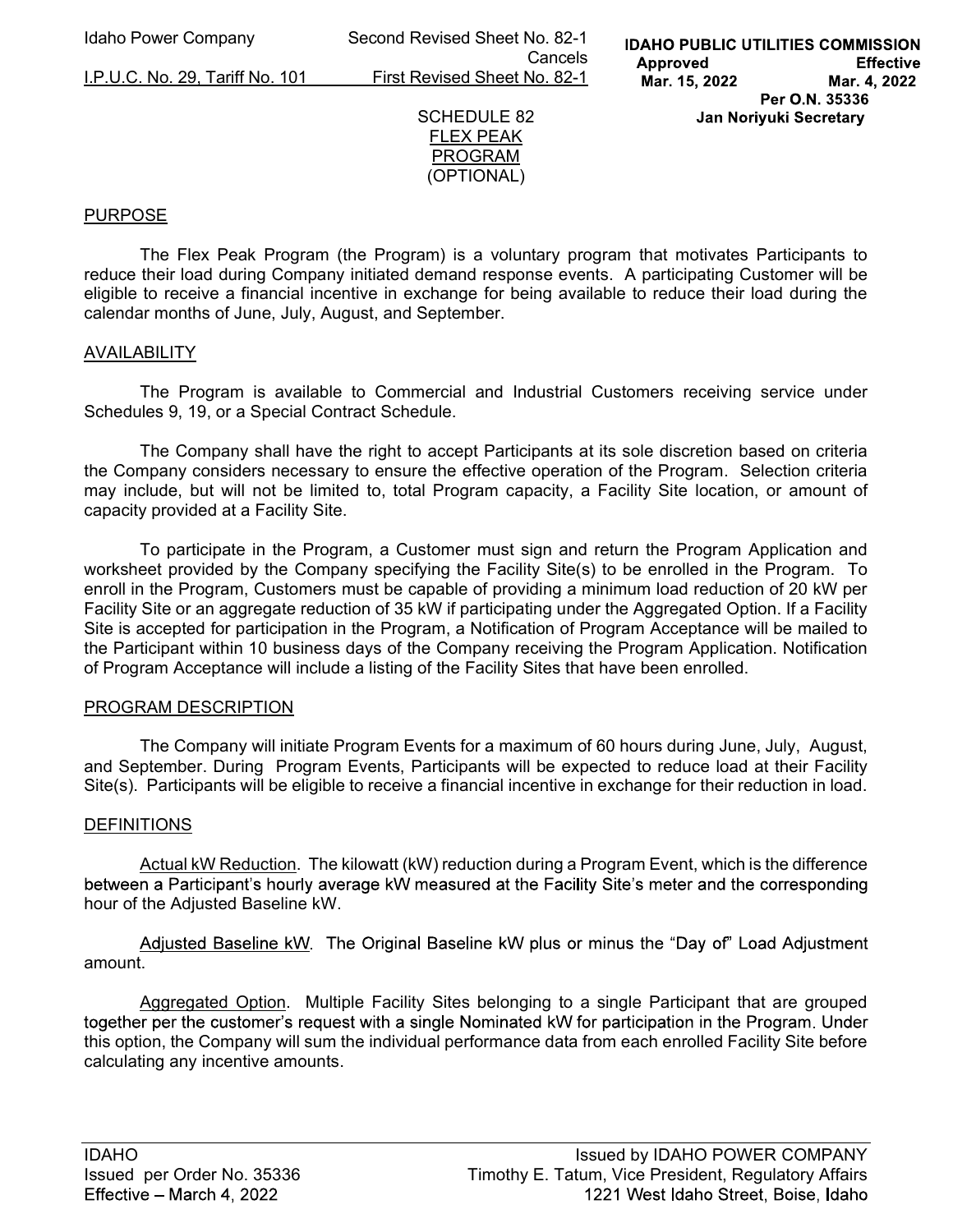I.P.U.C. No. 29, Tariff No. 101 Original Sheet No. 82-2

Idaho Power Company First Revised Sheet No. 82-2 Cancels



# DEFINITIONS (Continued)

Business Days. Any day Monday through Friday, excluding holidays. For the purposes of this Program, Independence Day and Labor Day are the only holidays during the Program Season. If Independence Day falls on Saturday, the preceding Friday will be designated the holiday. If Independence Day falls on Sunday, the following Monday will be designated the holiday.

"Day of" Load Adjustment. The difference between the Original Baseline kW and the actual metered kW during the hour prior to the Participant receiving notification of an event. Scalar values will be calculated by dividing the Original Baseline kW for each Program Event hour by the Baseline kW of the hour preceding the event notification time. The scalars are multiplied by the actual event day kW for the hour preceding the event notification time to create the Adjusted Baseline kW from which load reduction is measured. The Adjusted Baseline kW for each hour cannot exceed the maximum kW amount for any hour from the Highest Energy Use Days or the hours during the event day prior to event notification.

Event Availability Time. Between 3:00 p.m. and 10:00 p.m. Mountain Daylight Time (MDT) each Business Day.

Facility Site(s). All or any part of a Participant's facility or equipment that is metered from a single service location that a Participant has enrolled in the Program. For those Participants who have enrolled under the Aggregated Option, Facility Site will refer to the combination of individual Facility Sites selected for inclusion under the Aggregated Option.

Fixed Capacity Payment. The Weekly Effective kW Reduction multiplied by the Fixed Capacity Payment rate (as described in the Incentive Structure section). Participants are paid based on the average event kilowatt reduction.

Highest Energy Usage Days. The three days out of the immediate past 10 non-event Business Days that have the highest sum total kW as measured across the Event Availability Time.

Hours of Event. The timeframe when the Program Event is called and Nominated kW is expected to be reduced. The Hours of Event will not be less than two hours and will not exceed four hours.

Nominated kW. The amount of load expressed in kW that a Facility Site commits to reduce during a Program Event.

Nominated kW Incentive Adjustment. An adjustment made when a Facility Site does not achieve its Nominated kW for a given hour during a Program Event. The adjustment will be made for each hour the Nominated kW is not achieved. The total Nominated kW Incentive Adjustment will not exceed the total incentive amount for the Program Season (as described in the Incentive Structure section).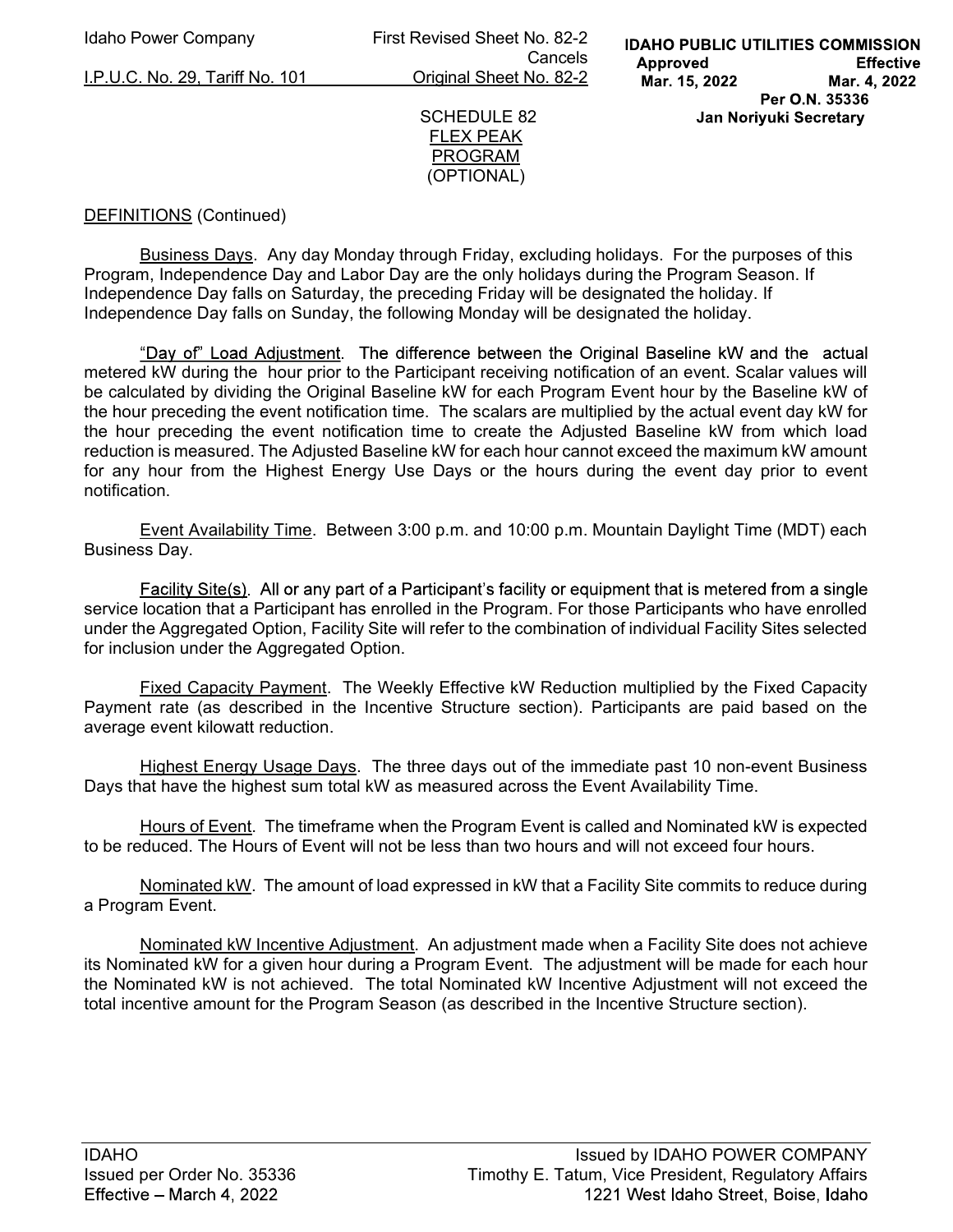Idaho Power Company First Revised Sheet No. 82-3 **Cancels Cancels** I.P.U.C. No. 29, Tariff No. 101 Original Sheet No. 82-3

#### SCHEDULE 82 FLEX PEAK PROGRAM (OPTIONAL)

# DEFINITIONS (Continued)

Notification of Program Acceptance. Written confirmation from the Company to the Participant. The Notification of Program Acceptance will confirm each Facility Site enrolled in the Program, as well as the Nominated kW amount for each Facility Site.

Original Baseline kW. The arithmetic mean (average) kW of the Highest Energy Usage Days during the Event Availability Time, calculated for each Facility Site for each hour.

The following table provides an example of the calculation of the Original Baseline kW between hours of 3:00 p.m. and 10:00 p.m. using the (3) Highest Energy Usage Days of 5, 7, and 9.

| Day                                 | 3-4 PM<br>(kW) | 4-5 PM<br>(kW) | 5-6 PM<br>(kW) | 6-7 PM<br>(kW) | 7-8 PM<br>(kW) | 8-9 PM<br>(kW) | 9-10 PM<br>(kW) | <b>Sum Total</b><br>(kW) |
|-------------------------------------|----------------|----------------|----------------|----------------|----------------|----------------|-----------------|--------------------------|
| 1                                   | 3000           | 3100           | 3000           | 3200           | 3000           | 3200           | 3150            | 21650                    |
| 2                                   | 3200           | 3100           | 3200           | 3200           | 3100           | 3300           | 3300            | 22400                    |
| 3                                   | 3100           | 3200           | 3100           | 3100           | 3200           | 3100           | 3200            | 22000                    |
| 4                                   | 3250           | 3400           | 3300           | 3400           | 3300           | 3400           | 3200            | 23250                    |
| 5                                   | 3300           | 3400           | 3300           | 3400           | 3400           | 3500           | 3400            | 23700                    |
| 6                                   | 3100           | 3000           | 3200           | 3100           | 3100           | 3200           | 3300            | 22000                    |
| $\overline{7}$                      | 3400           | 3300           | 3400           | 3300           | 3400           | 3300           | 3200            | 23300                    |
| 8                                   | 3300           | 3200           | 3300           | 3300           | 3300           | 3200           | 3100            | 22700                    |
| 9                                   | 3400           | 3500           | 3350           | 3400           | 3500           | 3400           | 3350            | 23900                    |
| 10                                  | 3250           | 3300           | 3300           | 3200           | 3200           | 3200           | 3300            | 22750                    |
| Original<br><b>Baseline</b><br>(kW) | 3367           | 3400           | 3350           | 3367           | 3433           | 3400           | 3317            |                          |

Participant. Any Customer who has a Facility Site that has been accepted into the Program.

**Program Application.** Written form submitted by a Customer who requests to enroll a Facility Site in the Program.

Program Event. A time period when the Company requests or calls for reduction of the Nominated kW.

Program Season. June 15<sup>th</sup> through September 15<sup>th</sup> of each year.

Program Week. Monday through Friday.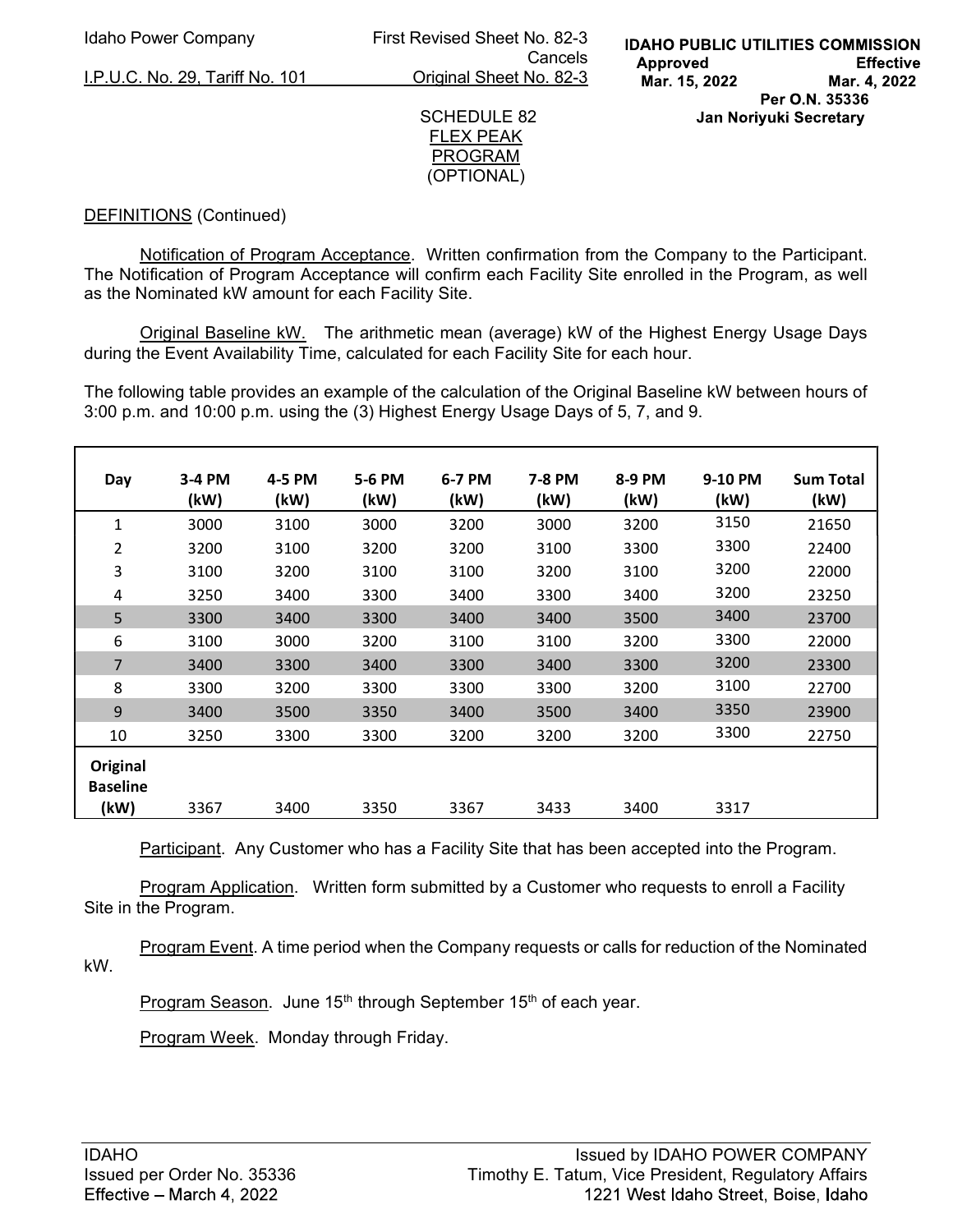Idaho Power Company Second Revised Sheet No. 82-4 Cancels I.P.U.C. No. 29, Tariff No. 101 First Revised Sheet No. 82-4



# DEFINITIONS (Continued)

 Variable Program kWh. The kWh savings amount calculated by multiplying the Actual kW Reduction by each of the Hours of Event for the Facility Site during each Program Event beyond the first four Program Events.

Variable Energy Payment. An energy-based financial incentive provided to the Participant. The payment is calculated by multiplying the Variable Program kWh by the Variable Energy Payment Rate (as described in the Incentive Structure section). The Variable Energy Payment does not apply to the first four Program Events.

Weekly Effective kW Reduction. The average of the Actual kW Reduction for all events in a Program Week or in the absence of a Program Event, the Weekly Effective kW Reduction will equal the Nominated kW for that Program Week.

#### PROGRAM EVENTS

 The Company will dispatch Program Events on Business Days during the Program Season between the hours of 3:00 p.m. and 10:00 p.m. MDT. Program Events will last between two to four hours per day and will not exceed 16 hours per calendar week and 60 hours per Program Season. During each Program Season the Company will conduct a minimum of three Program Events. Participating Customers will receive advance notification on or about four hours prior to the Program Event. The Company will provide notice of a Program Event via the following communication technologies: telephone, text message, and e-mail to the designated contact(s) submitted by the Participant in the Program Application. If prior notice of a pending Program Event has been sent, the Company may choose to revoke the Program Event initiation and will provide notice to Participants no less than 30 minutes prior to the Program Event.

## REQUIREMENTS OF PARTICIPATING FACILITIES

Participants will have the flexibility to choose what equipment will be used to reduce the Nominated kW during each Program Event. Participants must notify the Company of their Nominated kW via the Program Application. Once the Program Season begins, the Participant must submit the nomination change request form online (located at www.idahopower.com/flexpeak) via email by Thursday at 10:00 a.m. MDT of the proceeding week to notify of any changes in Nominated kW. The Nominated kW may be raised or lowered each week without restriction any time before the third minimum Program Event is called. After the third Program Event is called, the Nominated kW may still be raised or lowered, but may not exceed the highest Nominated kW prior to the third Program Event being called.

#### INCENTIVE STRUCTURE

 Incentive payments will be determined based on a Fixed Capacity Payment, a Variable Energy Payment, and any applicable Nominated kW Incentive Adjustment. Both the Fixed Capacity and Variable Energy Payments will be paid by check or bill credit no more than 45 days after the Program Season concludes on September 15<sup>th</sup>.